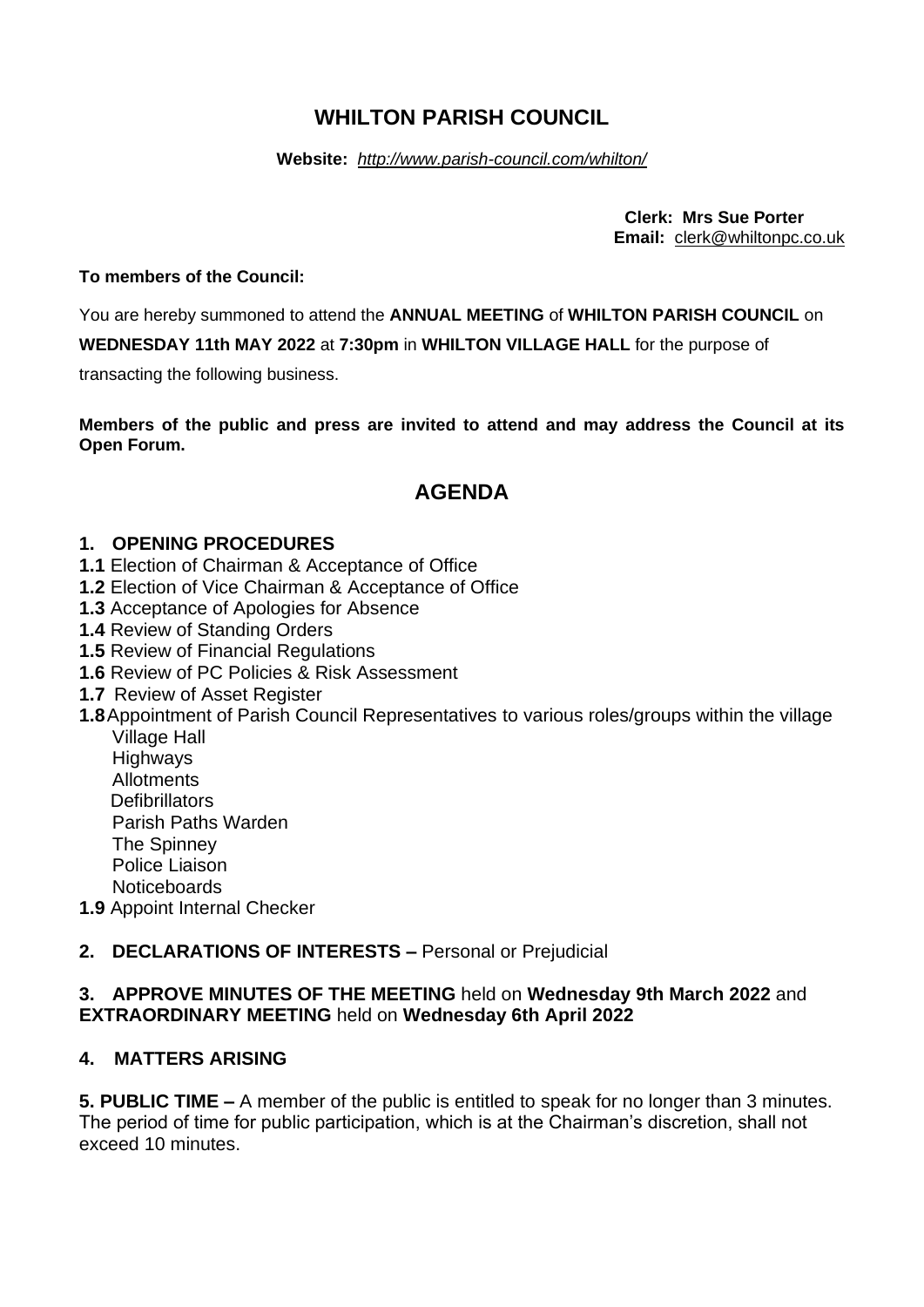# **6. WEST NORTHAMPTONSHIRE UNITARY COUNCILLOR REPORT**

- **7. THE SPINNEY –** Update
- **8. VILLAGE HALL –** Update

## **9. HIGHWAYS –** Update

## **10. BUSINESS**

**10.1** Whilton Locks – Village Sign and Gateway Proposals

- **10.2** Whilton Locks Community Speedwatch
- **10.3** Red Telephone Box Consultation prior to Adoption by the PC (ends 7th June 2022)
- **10.4** Defibrillators Maintenance
- **10.5** WNC Housing Strategy Consultation
- **10.6** Towpath Maintenance Update from Whilton & Buckby Locks Association
- **10.7** Clerk's Salary Award (Backdated to April 2021)
- **10.8** Churchyard Mowing
- **10.9** Churchyard Clock Maintenance

# **11. FINANCE**

## **11.1 Approve Income/Expenditure Update & Bank Reconciliation's from March & April 2022**

#### **11.2 Approve Accounts paid (March to May 2022):**

| <b>S</b> Porter | Clerk's Salary March 22           | £ | 266.46 | LGA 1972 s112       |
|-----------------|-----------------------------------|---|--------|---------------------|
|                 | <b>Clerk's Expenses March 22</b>  | £ | 18.00  | LGA 1972 s112       |
| <b>S</b> Porter | Clerk's Salary April 22           |   | 266.46 | LGA 1972 s112       |
|                 | <b>Clerk's Expenses April 22</b>  | £ | 18.00  | LGA 1972 s112       |
| <b>HMRC</b>     | PAYE 2021-22 Q4                   | £ | 199.80 | LGA 1972 s112       |
| Magnet          | <b>Village Hall Refurbishment</b> |   |        | LGA 1972 s111       |
| N Power         | Street Lighting Jan-March22       |   | 287.65 | PCA1957 s3          |
| N & J Draper    | <b>Memorial Garden Table</b>      | £ | 90.00  | LGA 1972 s111       |
| Anglian Water   | Allotments Jan-March 22           | £ | 15.35  | <b>SHHA 1908</b>    |
|                 |                                   |   |        | £<br>£4,464.95<br>£ |

#### **11.3 Payments Received (March to May 2022)**

| Nat West     | Interest                    | 0.28      |
|--------------|-----------------------------|-----------|
| <b>WAG</b>   | <b>Allotment Rents 2022</b> | £ 150.00  |
| <b>NCALC</b> | <b>AMP Grant</b>            | £ 221.78  |
| <b>WNC</b>   | <b>CIL Monies</b>           | £8,920.35 |
| <b>WNC</b>   | $\frac{1}{2}$ Year Precept  | £7,909.00 |

#### **Current Bank Balances (as of 30/04/2022):**

| <b>Current Account</b> | £17,281.28 |
|------------------------|------------|
| Reserve Account        | £12,778.94 |